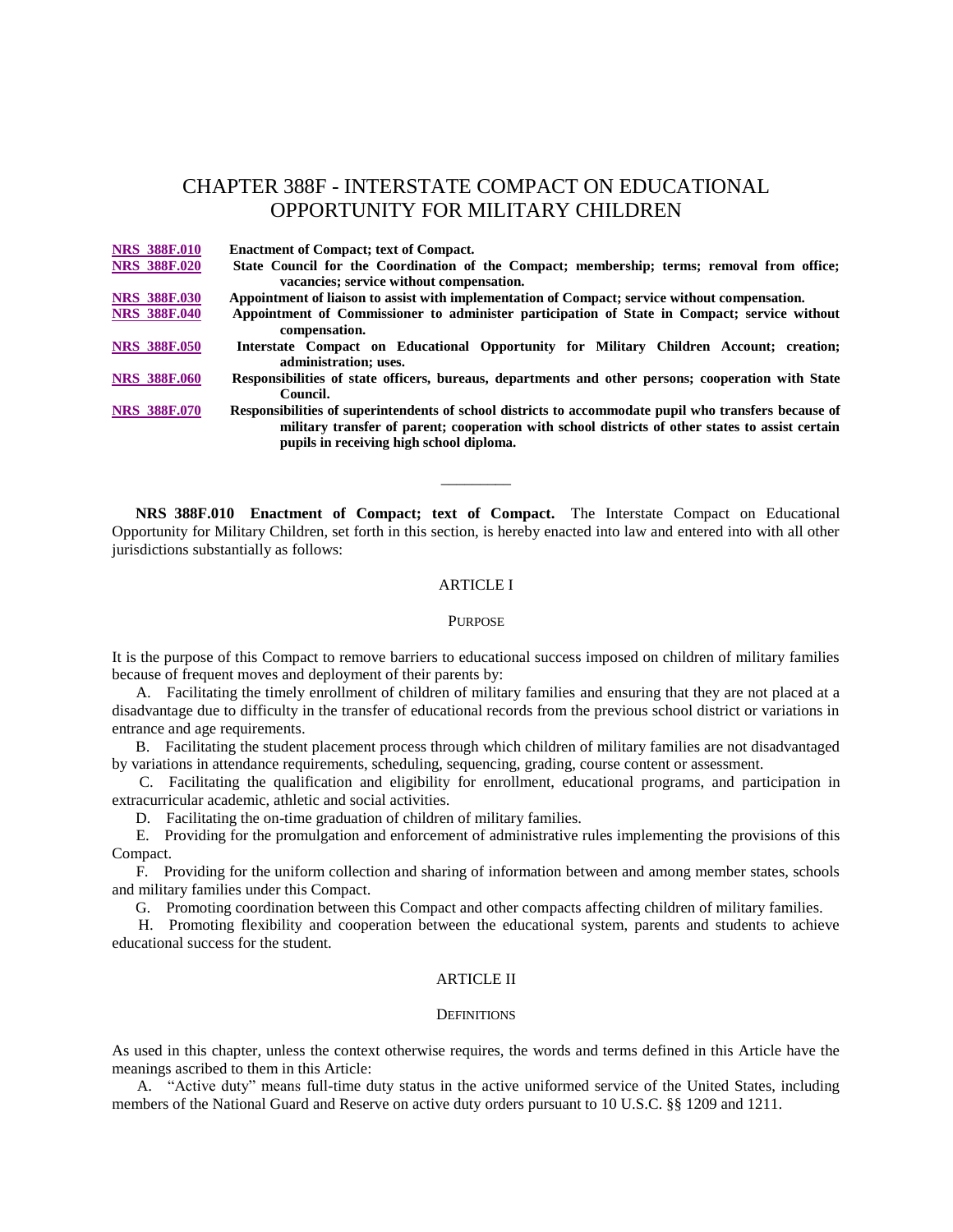B. "Child of a military family" means a school-aged child enrolled in kindergarten or grades 1 through 12, inclusive, in the household of a person on active duty.

 C. "Compact commissioner" means the voting representative of each compacting state appointed pursuant to Article VIII of this Compact.

 D. "Deployment" means the period 1 month before the departure of a person on active duty from his or her home station on military orders though 6 months after return to his or her home station.

 E. "Educational records" means the official records, files and data directly relating to a student which are maintained by a school or local education agency, including, without limitation, records encompassing all the material kept in the student's cumulative folder, such as general identifying data, records of attendance and of academic work completed, records of achievement, results of evaluative tests, health data, disciplinary status, test protocols and individualized education programs.

 F. "Extracurricular activities" means a voluntary activity sponsored by a school or local education agency or an organization sanctioned by a local education agency, including, without limitation, preparation for and involvement in public performances, contests, athletic competitions, demonstrations, displays and club activities.

 G. "Interstate Commission" means the Interstate Commission on Educational Opportunity for Military Children created by Article IX of this Compact.

 H. "Local education agency" means an administrative agency legally constituted by the state to provide control of and direction for public educational institutions for kindergarten and grades 1 through 12, inclusive.

I. "Member state" means a state that has enacted this Compact.

 J. "Military installation" means a base, camp, post, station, yard, center or homeport facility for any ship or other activity under the jurisdiction of the United States Department of Defense, including any leased facility, which is located within any of the several states, the District of Columbia, the Commonwealth of Puerto Rico, the United States Virgin Islands, Guam, American Samoa, the Northern Marianas Islands or any other territory of the United States. The term does not include a facility used primarily for civil works or river, harbor or flood control projects.

K. "Nonmember state" means a state that has not enacted this Compact.

 L. "Receiving state" means the state to which a child of a military family is sent, brought or caused to be sent or brought.

 M. "Rule" means a written statement by the Interstate Commission promulgated pursuant to Article XII of this Compact that is of general applicability and implements, interprets or prescribes a policy or provision of this Compact or an organizational, procedural or practice requirement of the Interstate Commission and has the force and effect of statutory law in a member state, including the amendment, repeal or suspension of an existing rule.

 N. "Sending state" means the state from which a child of a military family is sent, brought or caused to be sent or brought.

 O. "State" means a state of the United States, the District of Columbia, the Commonwealth of Puerto Rico, the United States Virgin Islands, Guam, American Samoa, the Northern Marianas Islands and any other territory of the United States.

 P. "Student" means the child of a military family for whom the local education agency receives public funding and who is formally enrolled in kindergarten or grades 1 through 12, inclusive.

 Q. "Transition" means the formal and physical process of transferring from school to school or the period of time in which a student moves from one school in the sending state to another school in the receiving state.

 R. "Uniformed service" means the Army, Navy, Air Force, Marine Corps, Coast Guard or Commissioned Corps of the Public Health Service and the National Oceanic and Atmospheric Administration.

 S. "Veteran" means a person who served in the uniformed service and who was discharged or released therefrom under conditions other than dishonorable.

# ARTICLE III

### APPLICABILITY

A. Except as otherwise provided in sections B and C, this Compact shall apply to the children of:

 1. Active duty members of the uniformed services, including members of the National Guard and Reserve on active duty orders pursuant to 10 U.S.C. §§ 1209 and 1211;

 2. Members or veterans of the uniformed services who are severely injured and medically discharged or retired for a period of 1 year after medical discharge or retirement; and

 3. Members of the uniformed services who die on active duty or as a result of injuries sustained on active duty for a period of 1 year after death.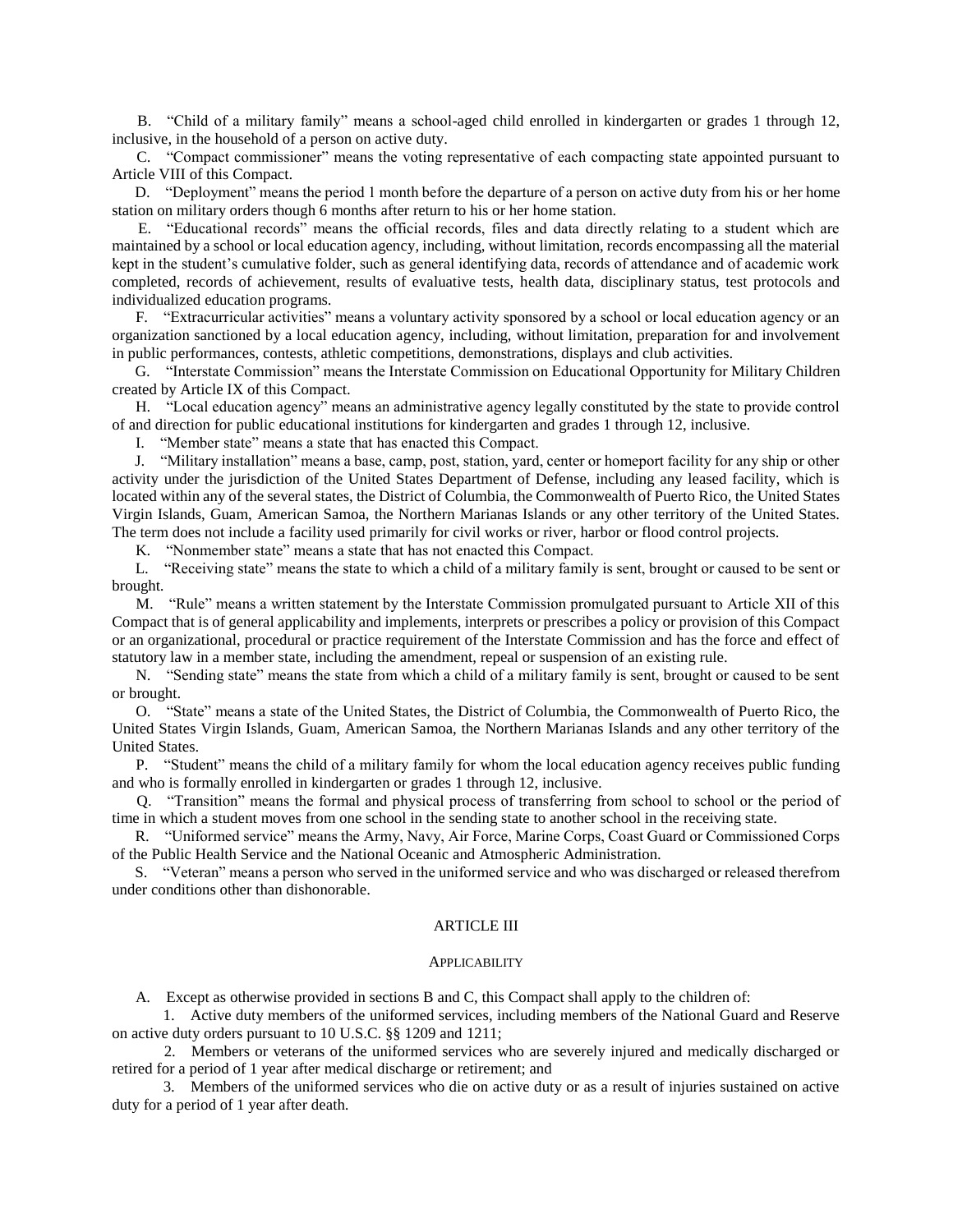B. The provisions of this Compact shall only apply to local education agencies.

- C. The provisions of this Compact shall not apply to the children of:
	- 1. Inactive members of the National Guard or military reserves;
	- 2. Retired members of the uniformed services, except as otherwise provided in section A;
	- 3. Veterans of the uniformed services, except as otherwise provided in section A; and

 4. Other United States Department of Defense personnel and other federal agency civilian and contract employees not defined as active duty members of the uniformed services.

# ARTICLE IV

### EDUCATIONAL RECORDS AND ENROLLMENT

 A. Unofficial or "hand-carried" educational records – If official educational records cannot be released to the parent or legal guardian for the purpose of transfer, the custodian of the educational records in the sending state shall prepare and furnish to the parent or legal guardian a complete set of unofficial educational records containing uniform information as determined by the Interstate Commission. Upon receipt of the unofficial educational records by a school in the receiving state, the school shall enroll and appropriately place the student based on the information provided in the unofficial educational records pending validation by the official records.

 B. Official educational records – At the time that a school initially enrolls and determines the placement of a student, the school in the receiving state shall request the official educational records of the student from the school in the sending state. Upon receipt of this request, the school in the sending state will process and furnish the official educational records to the school in the receiving state within 10 days or within such time as is reasonably determined under the rules promulgated by the Interstate Commission.

 C. Immunizations – Member states shall give 30 days after the date of enrollment, or within such time as is reasonably determined under the rules promulgated by the Interstate Commission, for students to obtain any immunizations required by the receiving state. For a series of immunizations, initial vaccinations must be obtained within 30 days, or within such time as is reasonably determined under the rules promulgated by the Interstate Commission.

 D. Kindergarten and grade 1 entrance age – Students shall be allowed to continue their enrollment at grade level in the receiving state commensurate with their grade level, including kindergarten, from a local education agency in the sending state at the time of transition, regardless of age. A student that has satisfactorily completed the prerequisite grade level in the local education agency in the sending state shall be eligible for enrollment in the next highest grade level in the receiving state, regardless of age. A student transferring after the start of the school year in the receiving state shall enter the school in the receiving state on the student's validated level from the local education agency in the sending state.

### ARTICLE V

### PLACEMENT AND ATTENDANCE

 A. Course placement – When a student transfers before or during the school year, the school in the receiving state shall initially honor placement of the student in educational courses based on the student's enrollment in the school in the sending state or educational assessments conducted at the school in the sending state, if the courses are offered in the receiving state and space is available. Course placement includes, without limitation, honors, international baccalaureate, advanced placement, vocational, technical and career pathways courses. Continuing the student's academic program from the previous school and promoting placement in academically and career challenging courses should be paramount when considering placement. Nothing in this section precludes the school in the receiving state from performing subsequent evaluations to ensure the appropriate placement and continued enrollment of the student in the appropriate courses.

 B. Educational program placement – The school in the receiving state shall initially honor placement of the student in educational programs based on current educational assessments conducted at the school in the sending state or participation and placement in like programs in the sending state. Such programs include, without limitation, gifted and talented programs and English as a second language. Nothing in this section precludes the school in the receiving state from performing subsequent evaluations to ensure appropriate placement of the student.

 C. Special education services – In compliance with the Individuals with Disabilities Education Act, 20 U.S.C. §§ 1400 et seq., the receiving state shall initially provide comparable services to a student with a disability based on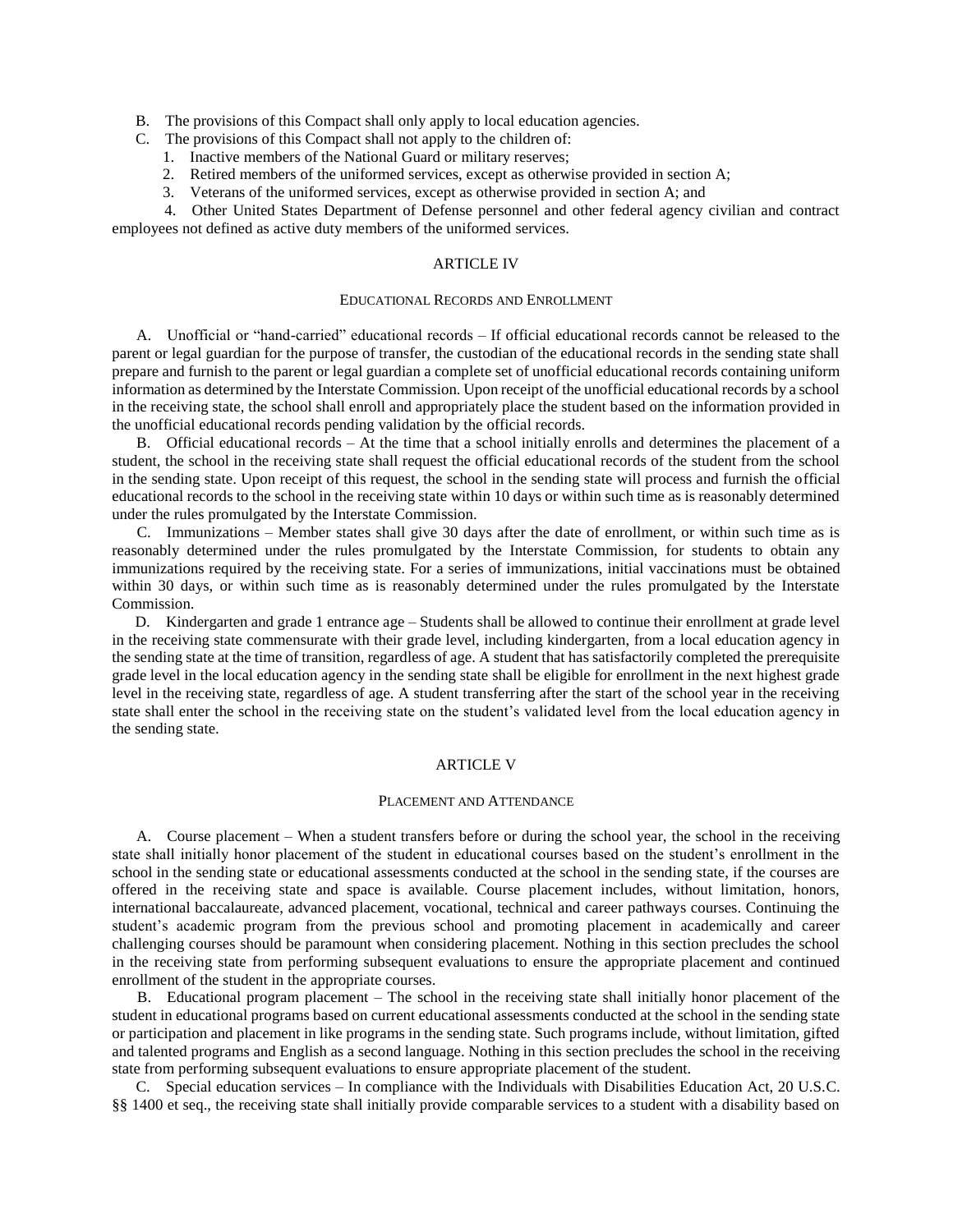the student's current individualized education program. In compliance with the requirements of section 504 of the Rehabilitation Act of 1973, 29 U.S.C. § 794, and with Title II of the Americans with Disabilities Act of 1990, 42 U.S.C. §§ 12131-12165, the receiving state shall make reasonable accommodations and modifications to address the needs of incoming students with disabilities, subject to an existing 504 or Title II Plan, to provide the student with equal access to education. Nothing in this section precludes the school in the receiving state from performing subsequent evaluations to ensure appropriate placement of the student.

 D. Placement flexibility – The administrative officials of the local education agency shall have flexibility in waiving course or program prerequisites, or other preconditions for placement in courses or programs offered under the jurisdiction of the local education agency.

 E. Absence relating to deployment activities – A student whose parent or legal guardian is an active duty member of the uniformed services and has been called to duty for, is on leave from or immediately returned from deployment to a combat zone or combat support posting, shall be granted additional excused absences at the discretion of the superintendent of the local education agency to visit with his or her parent or legal guardian relating to such leave or deployment.

## ARTICLE VI

#### **ELIGIBILITY**

A. Eligibility for enrollment

 1. A special power of attorney, for purposes of the guardianship of a child of a military family, which is executed pursuant to the applicable law of the jurisdiction in which the special power of attorney is executed is sufficient for the purposes of enrolling a student in school and for all other actions requiring participation and consent of a parent or legal guardian of the student.

 2. A local education agency shall not charge local tuition to a transitioning military child placed in the care of a noncustodial parent or other person standing in loco parentis who lives in a jurisdiction other than that of the custodial parent.

 3. A transitioning military child, placed in the care of a noncustodial parent or other person standing in loco parentis who lives in a jurisdiction other than that of the custodial parent, may continue to attend the school in which the child was enrolled while residing with the custodial parent.

 B. Eligibility for participation in extracurricular activities – State and local education agencies shall facilitate the opportunity for transitioning children of military families to be included in extracurricular activities, regardless of application deadlines, to the extent they are otherwise qualified.

# ARTICLE VII

#### **GRADUATION**

To facilitate the on-time graduation of children of military families, states and local education agencies shall incorporate the following procedures:

 A. Waiver requirements – The administrative officials of the local education agency shall waive specific courses required for graduation if similar course work has been satisfactorily completed in another local education agency or shall provide reasonable justification for denial of a waiver. If a waiver is not granted to a student who qualifies to graduate from the sending school, the local education agency shall provide an alternative means of acquiring required course work so that the student may graduate on time.

B. Exit exams – States shall accept:

- 1. Exit or end-of-course exams required for graduation from the sending state;
- 2. National norm-referenced achievement tests; or
- 3. Alternative testing,

 $\rightarrow$  in lieu of tests required for graduation in the receiving state. If the alternatives set forth in this section cannot be accommodated by the receiving state for a student transferring during the student's senior year, then the provisions of section C shall apply.

 C. Transfers during senior year – If a military student transferring immediately before beginning or during the student's senior year is ineligible to graduate from the local education agency of the receiving state after all alternatives have been considered pursuant to this Article, the local education agencies of the sending state and the receiving state shall ensure the receipt of a diploma from the local education agency of the sending state if the student meets the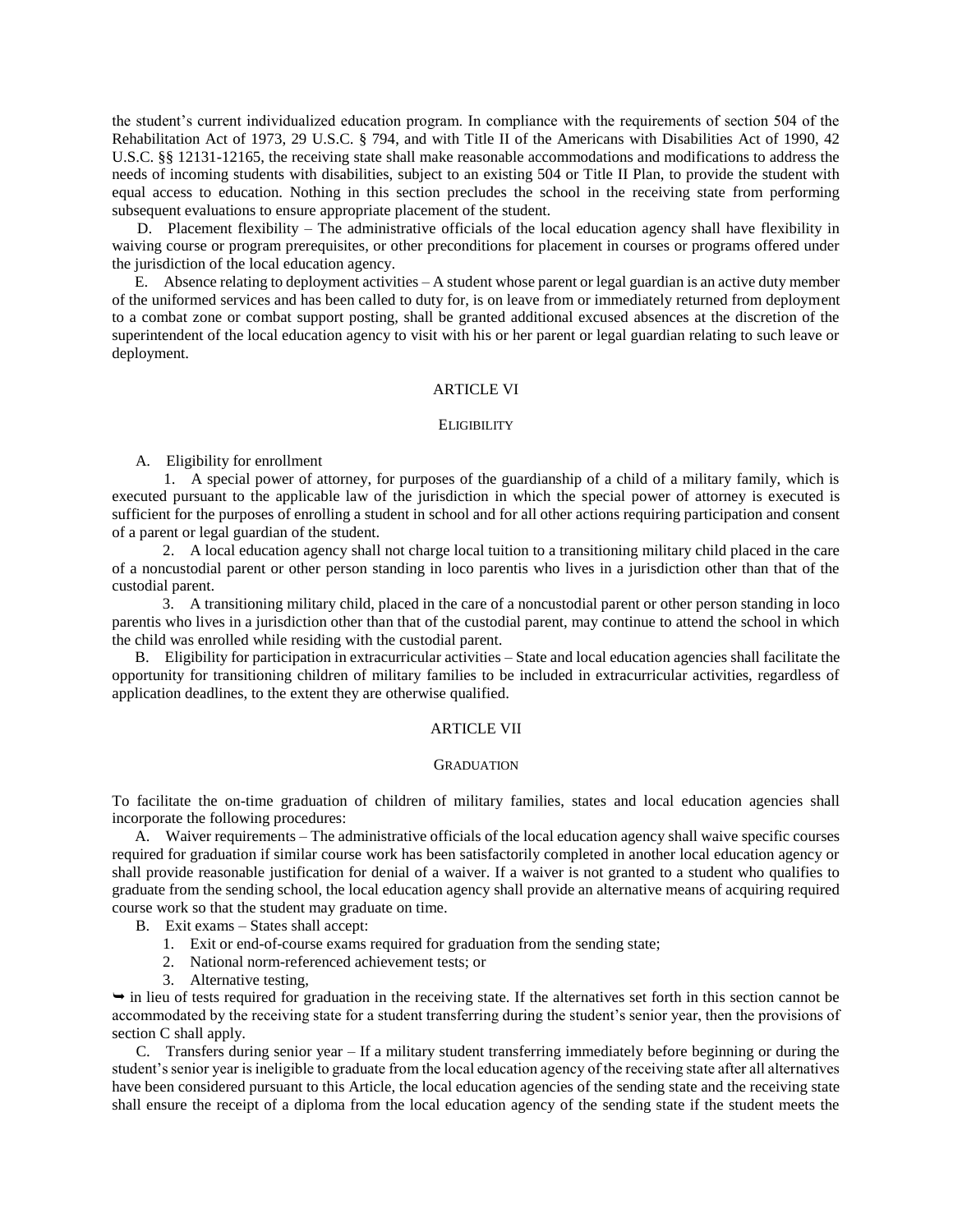graduation requirements of the local education agency of the sending state. If the sending state or the receiving state is not a member of this Compact, the member state shall use its best efforts to facilitate the on-time graduation of the student in accordance with this Article.

#### ARTICLE VIII

### STATE COORDINATION

 A. Each member state shall, through the creation of a State Council or use of an existing body or board, provide for the coordination among its agencies of government, local education agencies and military installations concerning the state's participation in, and compliance with, this Compact and Interstate Commission activities. While each member state may determine the membership of its own State Council, its membership must include at least the state superintendent of public education, a superintendent of a school district with a high concentration of children of military families, a representative from a military installation, one representative each from the legislative and executive branches of government, and other offices and stakeholder groups the member state deems appropriate. A member state that does not have a school district deemed to contain a high concentration of children of military families may appoint a superintendent from another school district to represent the local education agencies of the member state on the State Council.

 B. The State Council of each member state shall appoint or designate a military family education liaison to assist military families and the state in facilitating the implementation of this Compact.

 C. A compact commissioner responsible for the administration and management of the state's participation in the Compact shall be appointed by the Governor or as otherwise determined by each member state.

 D. The compact commissioner and the military family education liaison designated herein shall be ex officio members of the State Council, unless either is already a full voting member of the State Council.

# ARTICLE IX

# INTERSTATE COMMISSION ON EDUCATIONAL OPPORTUNITY FOR MILITARY CHILDREN

The member states hereby create the "Interstate Commission on Educational Opportunity for Military Children." The Interstate Commission may form public policy and is a discretionary state function. The Interstate Commission shall:

 A. Be a body corporate and joint agency of the member states and shall have all the responsibilities, powers and duties set forth herein, and such additional powers as may be conferred upon it by a subsequent concurrent action of the respective legislatures of the member states in accordance with the terms of this Compact.

 B. Consist of one Interstate Commission voting representative from each member state who shall be that state's compact commissioner.

1. Each member state represented at a meeting of the Interstate Commission is entitled to one vote.

 2. A majority of the total member states shall constitute a quorum for the transaction of business, unless a larger quorum is required by the bylaws of the Interstate Commission.

 3. A representative shall not delegate a vote to another member state. In the event the compact commissioner is unable to attend a meeting of the Interstate Commission, the Governor or State Council may delegate voting authority to another person from their state for a specified meeting.

 4. The bylaws may provide for meetings of the Interstate Commission to be conducted by telecommunication or electronic communication.

 C. Consist of ex officio, nonvoting representatives who are members of interested organizations. Such ex officio members, as defined in the bylaws, may include, without limitation, members of the representative organizations of military family advocates, local education agency officials, parent and teacher groups, the United States Department of Defense, the Education Commission of the States, the Interstate Agreement on Qualification of Educational Personnel and other interstate compacts affecting the education of children of military members.

 D. Meet at least once each calendar year. The Chairperson may call additional meetings and, upon the request of a simple majority of the member states, shall call additional meetings.

 E. Establish an Executive Committee, whose members shall include the officers of the Interstate Commission and such other members of the Interstate Commission as determined by the bylaws. Members of the Executive Committee shall serve a term of 1 year. Members of the Executive Committee shall be entitled to one vote each. The Executive Committee shall have the power to act on behalf of the Interstate Commission, with the exception of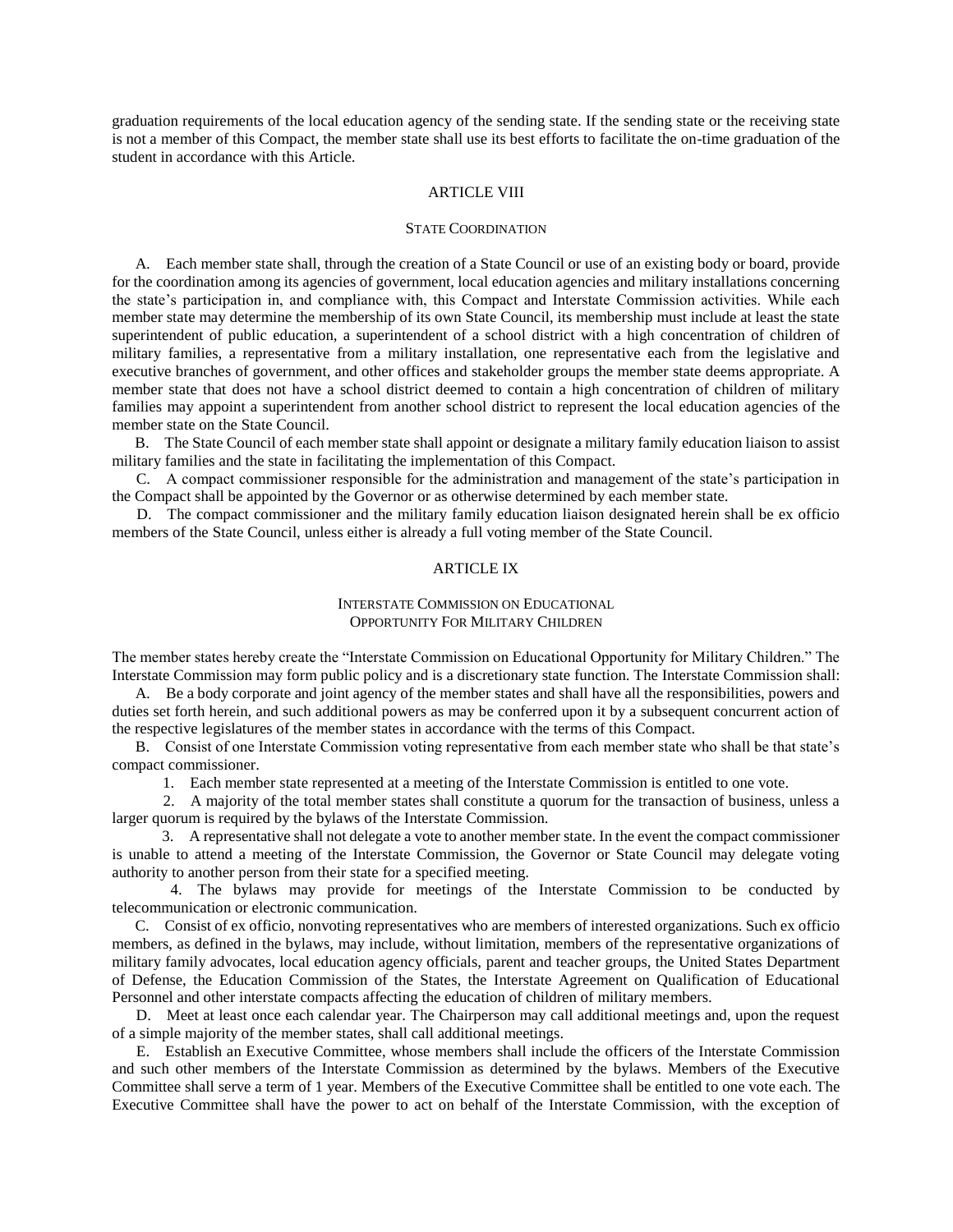rulemaking, during periods when the Interstate Commission is not in session. The Executive Committee shall oversee the day-to-day activities of the administration of the Compact, including enforcement and compliance with the provisions of the Compact, its bylaws and rules, and other such duties as deemed necessary. The United States Department of Defense shall serve as an ex officio, nonvoting member of the executive committee.

 F. Establish bylaws and rules that provide for conditions and procedures under which the Interstate Commission shall make its information and official records available to the public for inspection or copying. The Interstate Commission may exempt from disclosure information or official records to the extent they would adversely affect personal privacy rights or proprietary interests.

 G. Give public notice of all meetings, and all meetings shall be open to the public, except as set forth in the rules or as otherwise provided in the Compact. The Interstate Commission and its committees may close a meeting, or portion thereof, when it determines by two-thirds vote that an open meeting would be likely to:

1. Relate solely to the Interstate Commission's internal personnel practices and procedures;

- 2. Disclose matters specifically exempted from disclosure by federal and state statute;
- 3. Disclose trade secrets or commercial or financial information which is privileged or confidential;
- 4. Involve accusing a person of a crime, or formally censuring a person;

 5. Disclose information of a personal nature where disclosure would constitute a clearly unwarranted invasion of personal privacy;

6. Disclose investigative records compiled for law enforcement purposes; or

 7. Specifically relate to the Interstate Commission's participation in a civil action or other legal proceeding. H. Cause its legal counsel or designee to certify that a meeting may be closed and shall reference each relevant exemptible provision for any meeting, or portion of a meeting, which is closed pursuant to this provision. The Interstate Commission shall keep minutes which shall fully and clearly describe all matters discussed in a meeting and shall provide a full and accurate summary of actions taken, and the reasons therefore, including a description of the views expressed and the record of a roll call vote. All documents considered in connection with an action must be identified in such minutes. All minutes and documents of a closed meeting must remain under seal, subject to release by a majority vote of the Interstate Commission.

 I. Collect standardized data concerning the educational transition of the children of military families under this Compact as directed through its rules which shall specify the data to be collected, the means of collection and data exchange and reporting requirements. The methods of data collection, exchange and reporting must, insofar as is reasonably possible, conform to current technology and coordinate information functions with the appropriate custodian of records as identified in the bylaws and rules.

 J. Create a process that permits military officials, education officials and parents to inform the Interstate Commission of alleged violations of the Compact or its rules or when issues subject to the jurisdiction of the Compact or its rules are not addressed by the member state or a local education agency within a member state. Nothing in this section creates a private right of action against the Interstate Commission or any member state.

### ARTICLE X

### POWERS AND DUTIES OF THE INTERSTATE COMMISSION

The Interstate Commission shall have the power to:

A. Provide for dispute resolution among the member states.

 B. Promulgate rules and take all necessary actions to effect the goals, purposes and obligations as enumerated in this Compact. The rules must have the force and effect of statutory law and be binding in the member states to the extent and in the manner provided in this Compact.

 C. Issue, upon request of a member state, advisory opinions concerning the meaning or interpretation of the Compact, its bylaws, rules and actions.

 D. Enforce compliance with the provisions of the Compact, the rules promulgated by the Interstate Commission and the bylaws, using all necessary and proper means, including, without limitation, the use of the judicial process.

E. Establish and maintain offices which shall be located within one or more of the member states.

- F. Purchase and maintain insurance and bonds.
- G. Borrow, accept, hire or contract for services of personnel.

 H. Establish and appoint committees, including, without limitation, an Executive Committee as required by section E of Article IX of this Compact, which shall have the power to act on behalf of the Interstate Commission in carrying out its powers and duties hereunder.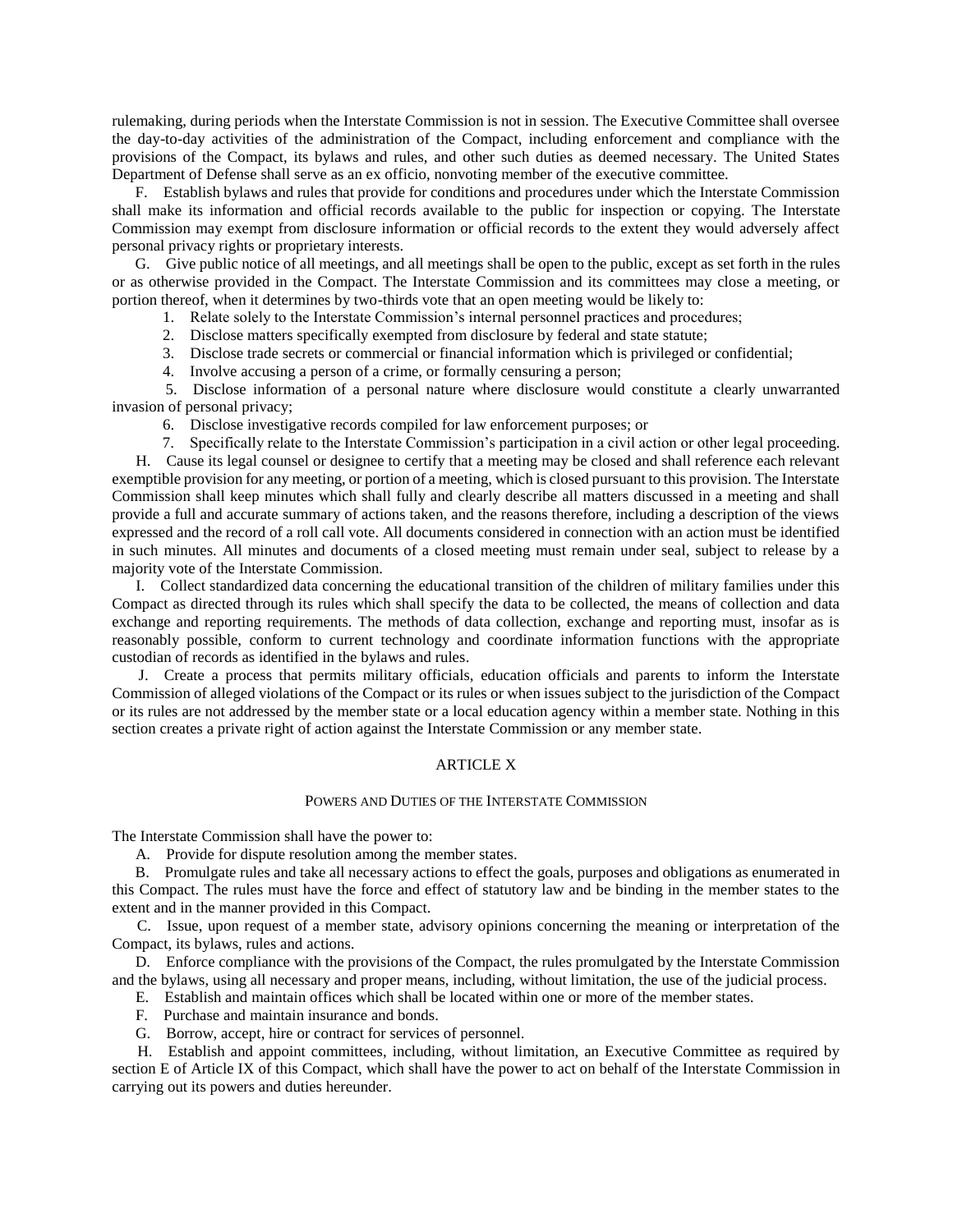I. Elect or appoint officers, attorneys, employees, agents or consultants, and to fix their compensation, define their duties and determine their qualifications, and to establish the Interstate Commission's personnel policies and programs relating to conflicts of interest, rates of compensation and qualifications of personnel.

 J. Accept any and all donations and grants of money, equipment, supplies, materials and services, and to receive, use and dispose of them.

 K. Lease, purchase or accept contributions or donations of, or otherwise own, hold, improve or use any property, including real, personal or mixed property.

 L. Sell, convey, mortgage, pledge, lease, exchange, abandon or otherwise dispose of any property, including real, personal or mixed property.

M. Establish a budget and make expenditures.

N. Adopt a seal and bylaws governing the management and operation of the Interstate Commission.

 O. Report annually to the legislatures, governors, judiciary and state councils of the member states concerning the activities of the Interstate Commission during the preceding year. Such reports must also include any recommendations that may have been adopted by the Interstate Commission.

 P. Coordinate education, training and public awareness regarding the Compact, its implementation and operation for officials and parents and legal guardians.

Q. Establish uniform standards for the reporting, collecting and exchanging of data.

R. Maintain corporate books and records in accordance with the bylaws.

S. Perform such functions as may be necessary or appropriate to achieve the purposes of this Compact.

 T. Provide for the uniform collection and sharing of information between and among member states, schools and military families under this Compact.

# ARTICLE XI

### ORGANIZATION AND OPERATION OF THE INTERSTATE COMMISSION

 A. The Interstate Commission shall, by a majority of the members present and voting, within 12 months after the first Interstate Commission meeting, adopt bylaws to govern its conduct as may be necessary or appropriate to carry out the purposes of the Compact, including, without limitation:

1. Establishing the fiscal year of the Interstate Commission;

2. Establishing an Executive Committee and such other committees as may be necessary;

 3. Providing for the establishment of committees and for governing any general or specific delegation of authority or function of the Interstate Commission;

 4. Providing reasonable procedures for calling and conducting meetings of the Interstate Commission and ensuring reasonable notice of each such meeting;

5. Establishing the titles and responsibilities of the officers and staff of the Interstate Commission;

 6. Providing a mechanism for concluding the operations of the Interstate Commission and the return of surplus funds that exist upon the termination of the Compact after the payment and reserving of all of its debts and obligations; and

7. Providing "start up" rules for initial administration of the Compact.

 B. The Interstate Commission shall, by a majority of the members, elect annually from among its members a Chairperson, a Vice Chairperson and a Treasurer, each of whom has the authority and duties as specified in the bylaws. The Chairperson or, in the Chairperson's absence or disability, the Vice Chairperson, shall preside at all meetings of the Interstate Commission. The officers so elected shall serve without compensation or remuneration from the Interstate Commission. However, subject to the availability of budgeted funds, the officers shall be reimbursed for ordinary and necessary costs and expenses incurred by them in the performance of their responsibilities as officers of the Interstate Commission.

C. Executive Committee, Officers and Personnel

 1. The Executive Committee shall have such authority and duties as set forth in the bylaws, including, without limitation:

 a. Managing the affairs of the Interstate Commission in a manner consistent with the bylaws and purposes of the Interstate Commission;

 b. Overseeing an organizational structure within, and appropriate procedures for, the Interstate Commission to provide for the creation of rules, operating procedures, and administrative and technical support functions; and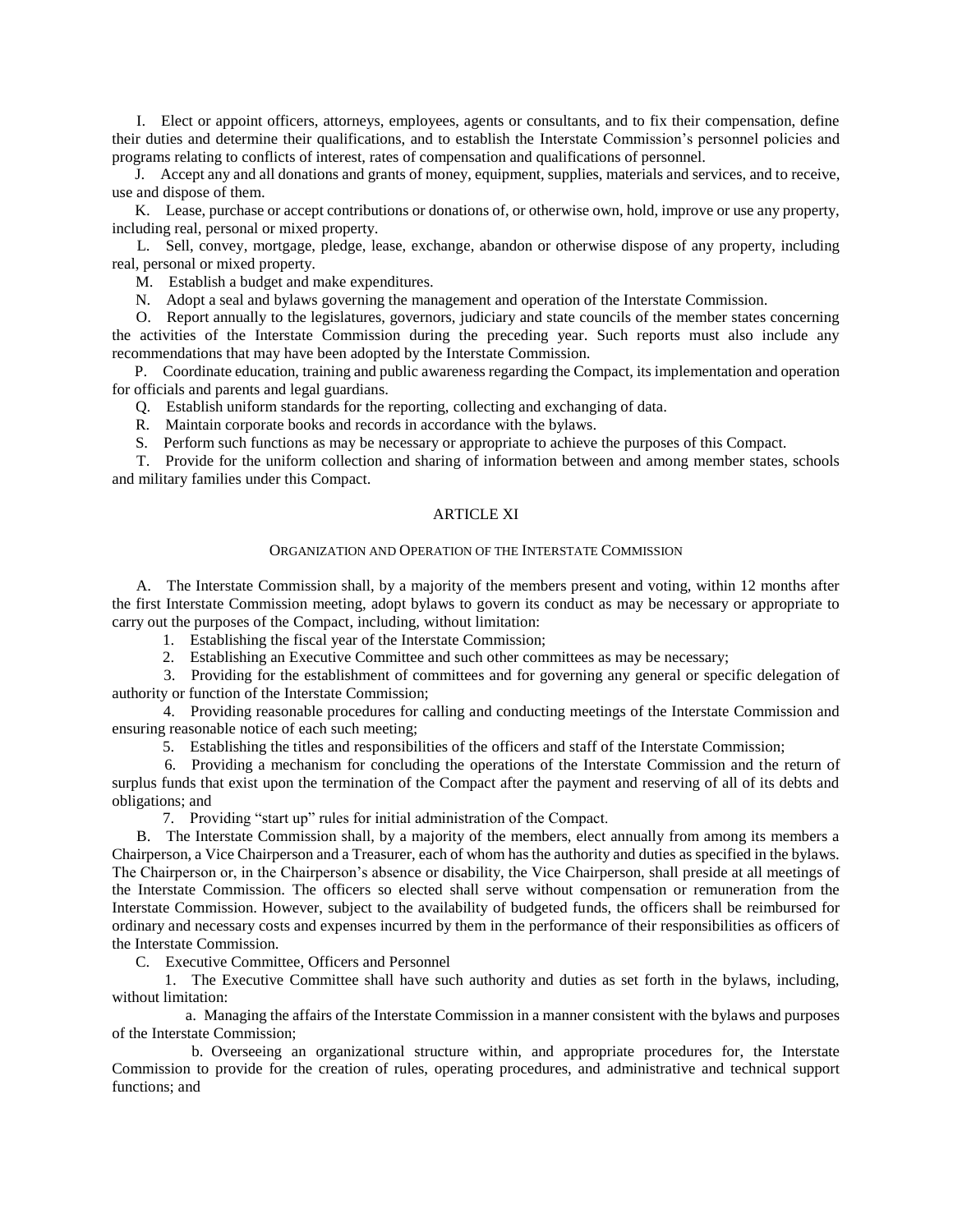c. Planning, implementing and coordinating communications and activities with other state, federal and local government organizations to advance the goals of the Interstate Commission.

 2. The Executive Committee may, subject to the approval of the Interstate Commission, appoint or retain an Executive Director upon such terms and conditions and for such compensation as the Interstate Commission may deem appropriate. The Executive Director shall serve as Secretary to the Interstate Commission, but shall not be a member of the Interstate Commission. The Executive Director shall hire and supervise such other persons as may be authorized by the Interstate Commission.

 D. The Interstate Commission's Executive Director and employees are immune from suit and liability, either personally or in their official capacity, for a claim for damage to or loss of property or personal injury or other civil liability caused or arising out of or relating to an actual or alleged act, error or omission that occurred, or that the Executive Director or employee had a reasonable basis for believing occurred, within the scope of Interstate Commission employment, duties or responsibilities. The Executive Director or an employee shall not be protected from suit or liability for damage, loss, injury or liability caused by the intentional or willful and wanton misconduct on the part of the person.

 1. The liability of the Interstate Commission's Executive Director, an employee or a representative acting within the scope of such person's employment or duties for acts, errors or omissions occurring within such person's state may not exceed the limits of liability set forth under the Constitution and laws of that state for state officials, employees and agents. The Interstate Commission is considered to be an instrumentality of the member states for the purposes of any such action. Nothing in this subsection protects such person from suit or liability for damage, loss, injury or liability caused by the intentional or willful and wanton misconduct on the part of the person.

 2. The Interstate Commission shall defend the Executive Director and its employees and, subject to the approval of the Attorney General or other appropriate legal counsel of the member state represented by an Interstate Commission representative, shall defend such Interstate Commission representative in any civil action seeking to impose liability arising out of an actual or alleged act, error or omission that occurred within the scope of Interstate Commission employment, duties or responsibilities, or that the defendant had a reasonable basis for believing occurred within the scope of Interstate Commission employment, duties or responsibilities, provided that the actual or alleged act, error or omission did not result from intentional or willful and wanton misconduct of the person.

 3. To the extent not covered by the state involved, member state or the Interstate Commission, a representative or employee of the Interstate Commission shall be held harmless in the amount of a settlement or judgment, including attorney's fees and costs, obtained against such person arising out of an actual or alleged act, error or omission that occurred within the scope of Interstate Commission employment, duties or responsibilities, or that such person had a reasonable basis for believing occurred within the scope of Interstate Commission employment, duties or responsibilities, provided that the actual or alleged act, error or omission did not result from intentional or willful and wanton misconduct on the part of the person.

#### ARTICLE XII

### RULEMAKING FUNCTIONS OF THE INTERSTATE COMMISSION

 A. Rulemaking Authority – Except as otherwise provided in this section, the Interstate Commission shall promulgate reasonable rules to effectively and efficiently achieve the purposes of this Compact. If the Interstate Commission exercises its rulemaking authority in a manner that is beyond the scope of the purposes of this Compact, or the powers granted hereunder, such an action by the Interstate Commission shall be deemed invalid and have no force or effect.

 B. Rulemaking Procedure – Rules must be made pursuant to a rulemaking process that substantially conforms to the Model State Administrative Procedure Act, of 1981 Act, Uniform Laws Annotated, Vol. 15, p.1 (2000) as amended, as may be appropriate to the operations of the Interstate Commission.

 C. Not later than 30 days after a rule is promulgated, any person may file a petition for judicial review of the rule. The filing of such a petition shall not stay or otherwise prevent the rule from becoming effective unless the court finds that the petitioner has a substantial likelihood of success. The court shall give deference to the actions of the Interstate Commission consistent with applicable law and shall not find the rule to be unlawful if the rule represents a reasonable exercise of the Interstate Commission's authority.

 D. If a majority of the legislatures of the compacting states rejects a rule by enactment of a statute or resolution in the same manner used to adopt the Compact, then such rule shall have no further force and effect in any compacting state.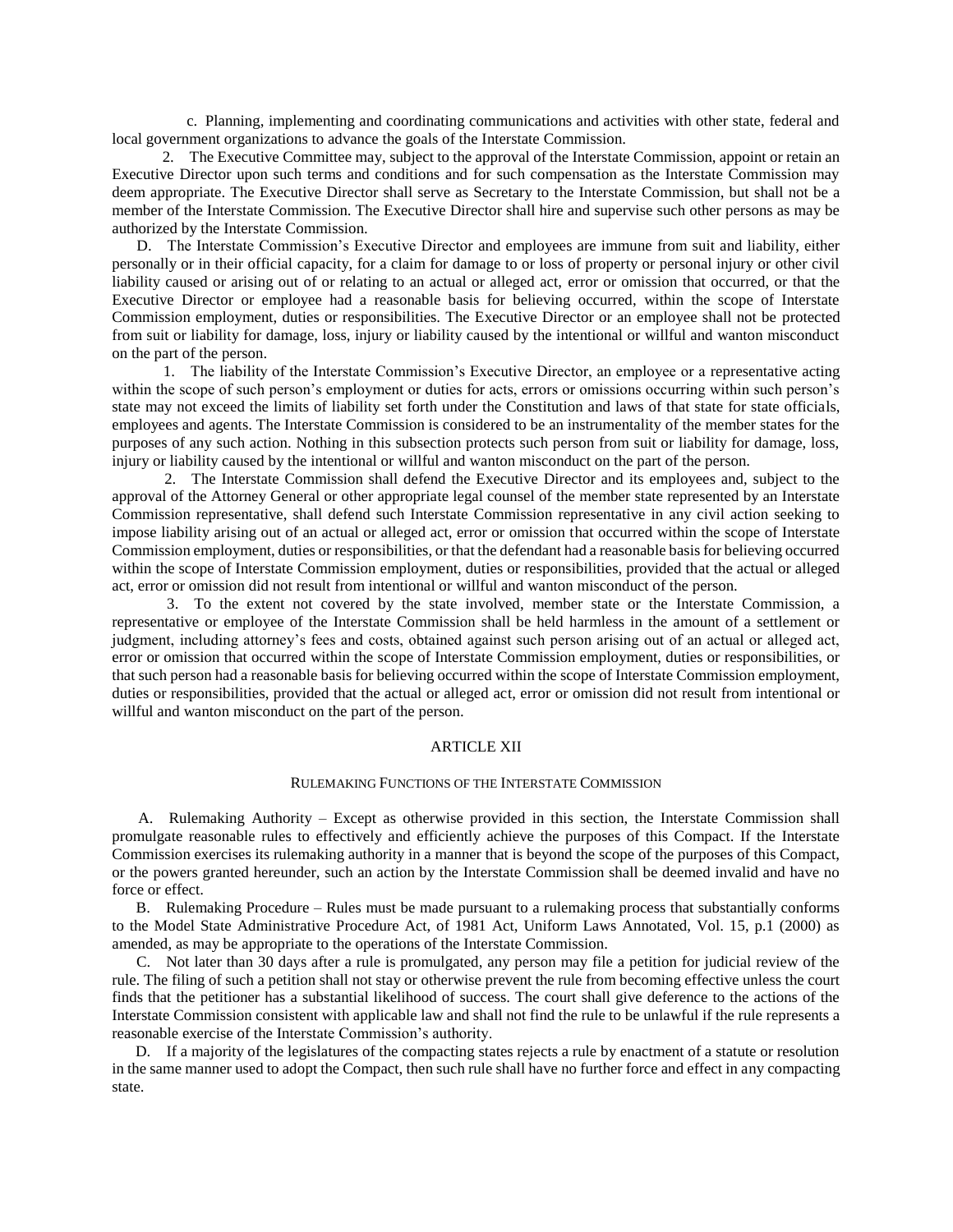# ARTICLE XIII

### OVERSIGHT, ENFORCEMENT AND DISPUTE RESOLUTION

A. Oversight

 1. The executive, legislative and judicial branches of state government in each member state shall enforce this Compact and shall take all actions necessary and appropriate to effectuate the Compact's purposes and intent. The provisions of this Compact and the rules promulgated hereunder must have standing as statutory law.

 2. All courts shall take judicial notice of the Compact and the rules in any judicial or administrative proceeding in a member state pertaining to the subject matter of this Compact which may affect the powers, responsibilities or actions of the Interstate Commission.

 3. The Interstate Commission shall be entitled to receive all service of process in any such proceeding and shall have standing to intervene in the proceeding for all purposes. Failure to provide service of process to the Interstate Commission shall render a judgment or order void as to the Interstate Commission, this Compact or promulgated rules.

B. Default, Technical Assistance, Suspension and Termination

 1. If the Interstate Commission determines that a member state has defaulted in the performance of its obligations or responsibilities under this Compact, the bylaws or the rules, the Interstate Commission shall:

 a. Provide written notice to the defaulting state and other member states of the nature of the default, the means of curing the default and any action taken by the Interstate Commission. The Interstate Commission shall specify the conditions by which the defaulting state may cure its default.

b. Provide remedial training and specific technical assistance regarding the default.

 2. If the defaulting state fails to cure the default, the defaulting state shall be terminated from the Compact upon an affirmative vote of a majority of the member states and all rights, privileges and benefits conferred by this Compact shall be terminated from the effective date of termination. A cure of the default does not relieve the offending state of obligations or liabilities incurred during the period of the default.

 3. Suspension or termination of membership in the Compact may be imposed only after all other means of securing compliance have been exhausted. Notice of intent to suspend or terminate must be given by the Interstate Commission to the Governor, the majority and minority leaders of the defaulting state's legislature and each of the member states.

 4. The state which has been suspended or terminated is responsible for all assessments, obligations and liabilities incurred through the effective date of suspension or termination; including obligations the performance of which extends beyond the effective date of suspension or termination.

 5. The Interstate Commission shall not bear any costs relating to any state that has been found to be in default or which has been suspended or terminated from the Compact, unless otherwise mutually agreed upon in writing between the Interstate Commission and the defaulting state.

 6. The defaulting state may appeal the action of the Interstate Commission by petitioning the United States District Court for the District of Columbia or the federal district where the Interstate Commission has its principal offices. The prevailing party shall be awarded all costs of such litigation, including reasonable attorney's fees.

C. Dispute Resolution

 1. The Interstate Commission shall attempt, upon the request of a member state, to resolve disputes which are subject to the Compact and which may arise among member states and between member and nonmember states.

 2. The Interstate Commission shall promulgate a rule providing for both mediation and binding dispute resolution for disputes as appropriate.

D. Enforcement

 1. The Interstate Commission, in the reasonable exercise of its discretion, shall enforce the provisions and rules of this Compact.

 2. The Interstate Commission may, by majority vote of the members, initiate legal action in the United States District Court for the District of Columbia or, at the discretion of the Interstate Commission, in the federal district where the Interstate Commission has its principal offices, to enforce compliance with the provisions of the Compact, its promulgated rules and bylaws against a member state in default. The relief sought may include both injunctive relief and damages. In the event judicial enforcement is necessary, the prevailing party shall be awarded all costs of such litigation, including reasonable attorney's fees.

 3. The remedies set forth herein must not be the exclusive remedies of the Interstate Commission. The Interstate Commission may avail itself of any other remedies available under state law or the regulation of a profession.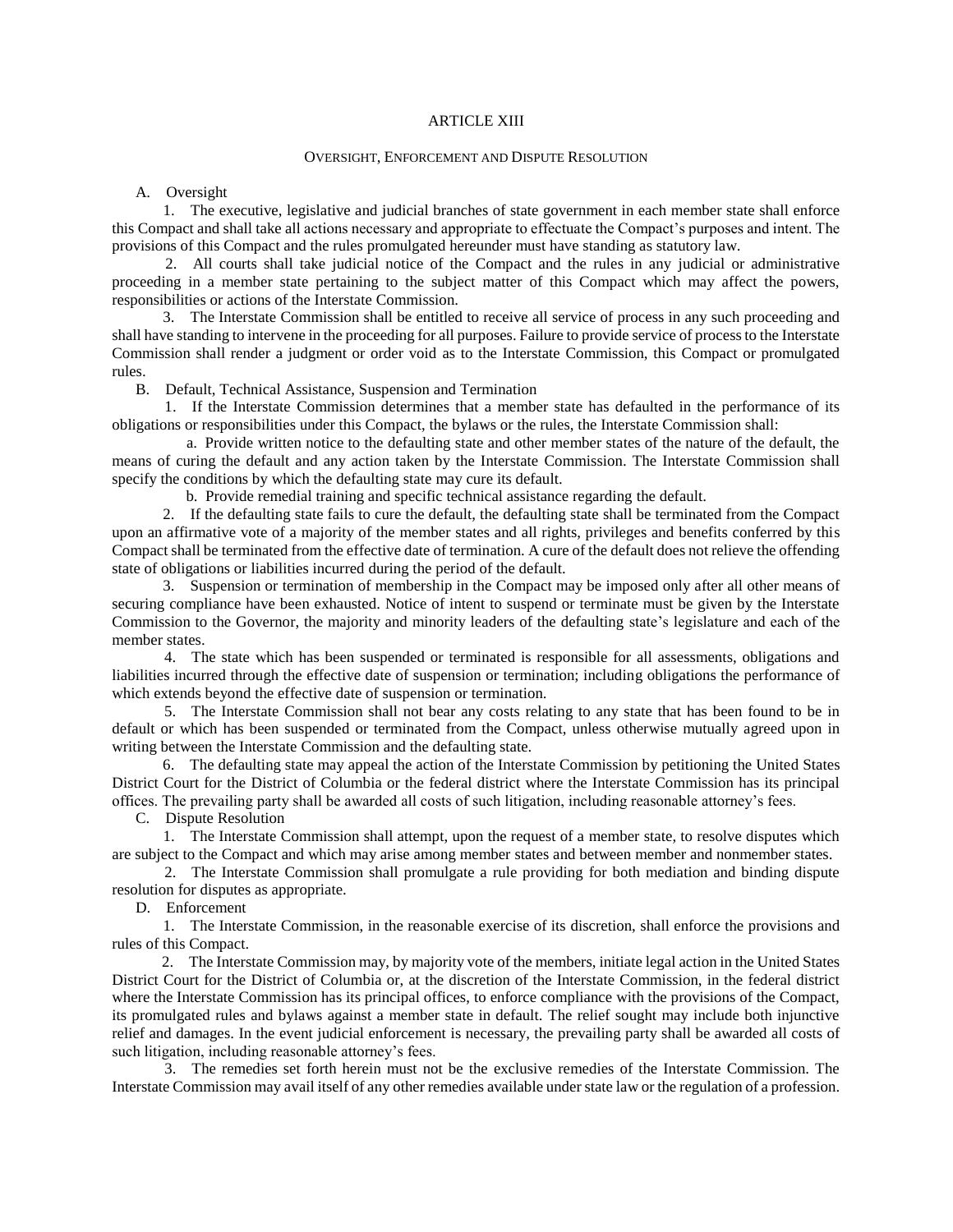# ARTICLE XIV

#### FINANCING OF THE INTERSTATE COMMISSION

 A. The Interstate Commission shall pay, or provide for the payment of, the reasonable expenses of its establishment, organization and ongoing activities.

 B. The Interstate Commission may levy on and collect an annual assessment from each member state to cover the cost of the operations and activities of the Interstate Commission and its staff, which must be in a total amount sufficient to cover the Interstate Commission's annual budget as approved each year. The aggregate annual assessment amount must be allocated based upon a formula to be determined by the Interstate Commission, which shall promulgate a rule binding upon all member states.

 C. The Interstate Commission shall not incur obligations of any kind before securing the funds adequate to meet the same and shall not pledge the credit of any of the member states, except by and with the authority of the member state.

 D. The Interstate Commission shall keep accurate accounts of all receipts and disbursements. The receipts and disbursements of the Interstate Commission are subject to the audit and accounting procedures established under its bylaws. All receipts and disbursements of funds handled by the Interstate Commission must be audited yearly by a certified or licensed public accountant, and the report of the audit must be included in and become part of the annual report of the Interstate Commission.

### ARTICLE XV

# MEMBER STATES, EFFECTIVE DATE AND AMENDMENT

A. Any state is eligible to become a member state.

 B. Upon legislative enactment of the Compact into law by not less than 10 states, the Compact becomes effective and binding as to those states that have enacted the Compact. The Compact shall become effective and binding as to any other member state upon enactment of the Compact into law by that state. The governors of nonmember states or their designees shall be invited to participate in the activities of the Interstate Commission on a nonvoting basis before adoption of the Compact by all states.

 C. The Interstate Commission may propose amendments to the Compact for enactment by the member states. No amendment shall become effective and binding upon the Interstate Commission and the member states unless and until it is enacted into law by each member state.

# ARTICLE XVI

#### WITHDRAWAL AND DISSOLUTION

A. Withdrawal

1. Once effective, the Compact shall continue in force and remain binding upon each member state.

 2. A member state may withdraw from the Compact by repealing the statute which enacted the Compact. Withdrawal from the Compact must not be effective less than 1 year after the effective date of repeal of the statute and until written notice of the withdrawal has been given by the withdrawing state to the Governor of each member state.

 3. The withdrawing state shall immediately notify the Chairperson of the Interstate Commission in writing upon the introduction of legislation repealing this Compact in the withdrawing state. The Interstate Commission shall notify the other member states of the withdrawing state's intent to withdraw within 60 days after its receipt thereof.

 4. The withdrawing state is responsible for all assessments, obligations and liabilities incurred through the effective date of withdrawal, including obligations the performance of which extend beyond the effective date of withdrawal.

 5. A state that has withdrawn from the Compact may be reinstated upon reenactment of the Compact by that state or a later date, as determined by the Interstate Commission.

B. Dissolution of Compact

 1. The effectiveness of this Compact dissolves upon the date of the withdrawal or default of the member state which reduces the membership in the Compact to one member state.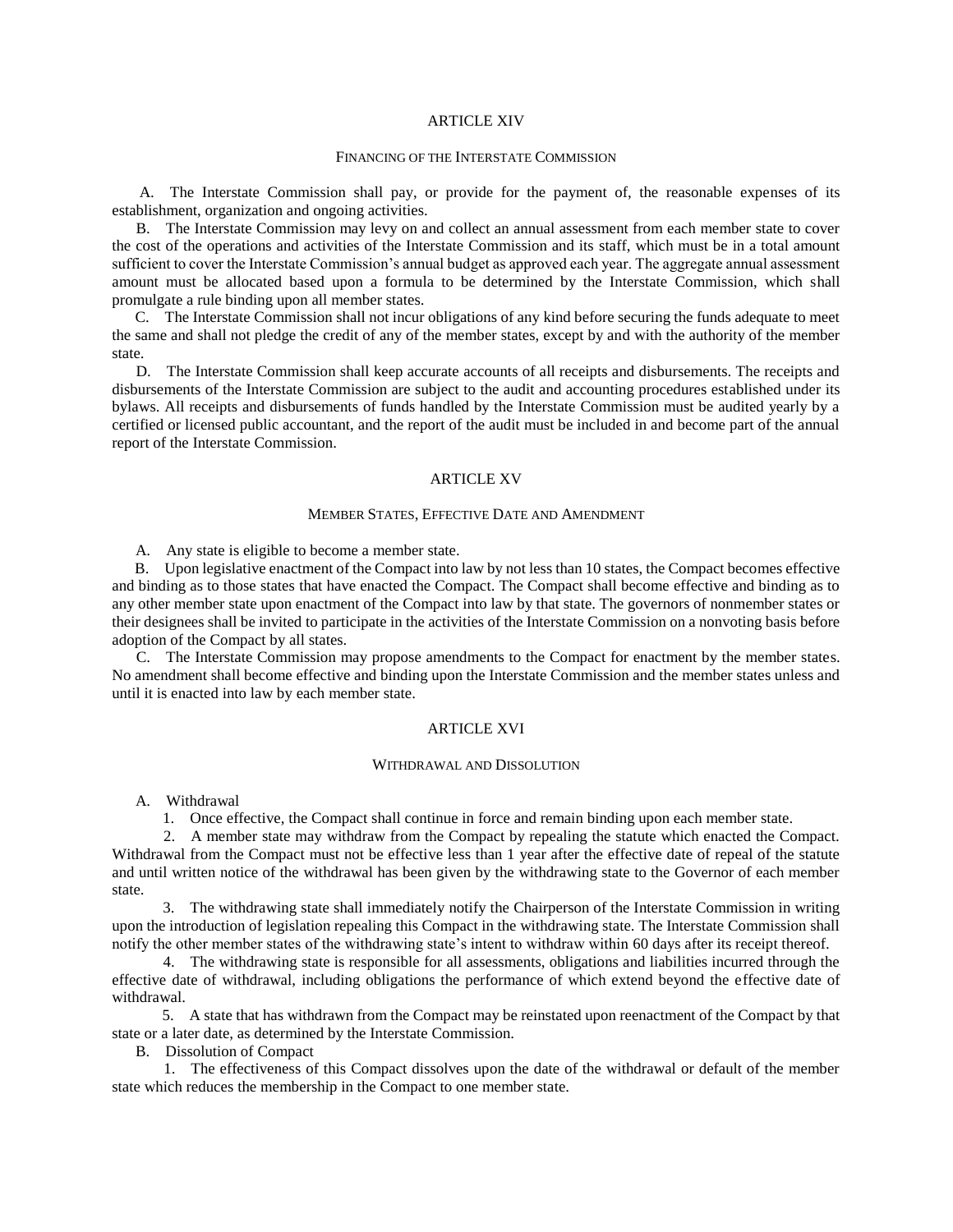2. Upon dissolution of this Compact, the Compact becomes null and void and shall be of no further force or effect. The business and affairs of the Interstate Commission must be concluded and surplus funds must be distributed in accordance with the bylaws.

### ARTICLE XVII

### SEVERABILITY AND CONSTRUCTION

 A. The provisions of this Compact are severable, and if any phrase, clause, sentence or provision is deemed unenforceable, the remaining provisions of the Compact remain enforceable.

B. The provisions of this Compact must be liberally construed to effectuate its purposes.

 C. Nothing in this Compact may be construed to prohibit the applicability of other interstate compacts to which the states are members.

## ARTICLE XVIII

### BINDING EFFECT OF COMPACT AND OTHER LAWS

A. Other Laws

 1. Nothing herein prevents the enforcement of any other statute of a member state that is not inconsistent with this Compact.

 2. The statutes of a member state which conflict with this Compact are superseded to the extent of the conflict.

B. Binding Effect of the Compact

 1. All lawful actions of the Interstate Commission, including all rules and bylaws promulgated by the Interstate Commission, are binding upon the member states.

 2. All agreements between the Interstate Commission and the member states are binding in accordance with the terms of such agreements.

 3. In the event a provision of this Compact exceeds the constitutional limits imposed on the legislature of any member state, such provision is not effective to the extent of the conflict with the Constitution in that member state.

(Added to NRS by  $2009, 2598$ ) — (Substituted in revision for NRS 392C.010)

# **NRS 388F.020 State Council for the Coordination of the Compact; membership; terms; removal from office; vacancies; service without compensation.**

 1. In furtherance of the provisions contained in the Interstate Compact on Educational Opportunity for Military Children, there is hereby created a State Council for the Coordination of the Interstate Compact on Educational Opportunity for Military Children, consisting of the following members:

(a) One representative of the Nevada National Guard, appointed by the Governor.

 (b) One representative of each military installation in this State, appointed by the commanding officer of that military installation.

(c) The Superintendent of Public Instruction.

(d) The superintendent of each school district in which a military installation is located.

 (e) One Legislator or other person appointed by the Legislative Commission to represent the interests of the Legislature.

(f) One person appointed by the Governor to represent the interests of the Governor.

 2. A member of the State Council serves a term of 2 years and until his or her successor is appointed. A member may be reappointed.

3. A member of the State Council may be removed from office by the appointing authority at any time.

4. A vacancy on the State Council must be filled in the same manner as the original appointment.

 5. The members of the State Council serve without compensation and are not entitled to any per diem or travel expenses.

(Added to NRS by  $2009, 2614$ ) — (Substituted in revision for NRS 392C.020)

# **NRS 388F.030 Appointment of liaison to assist with implementation of Compact; service without compensation.**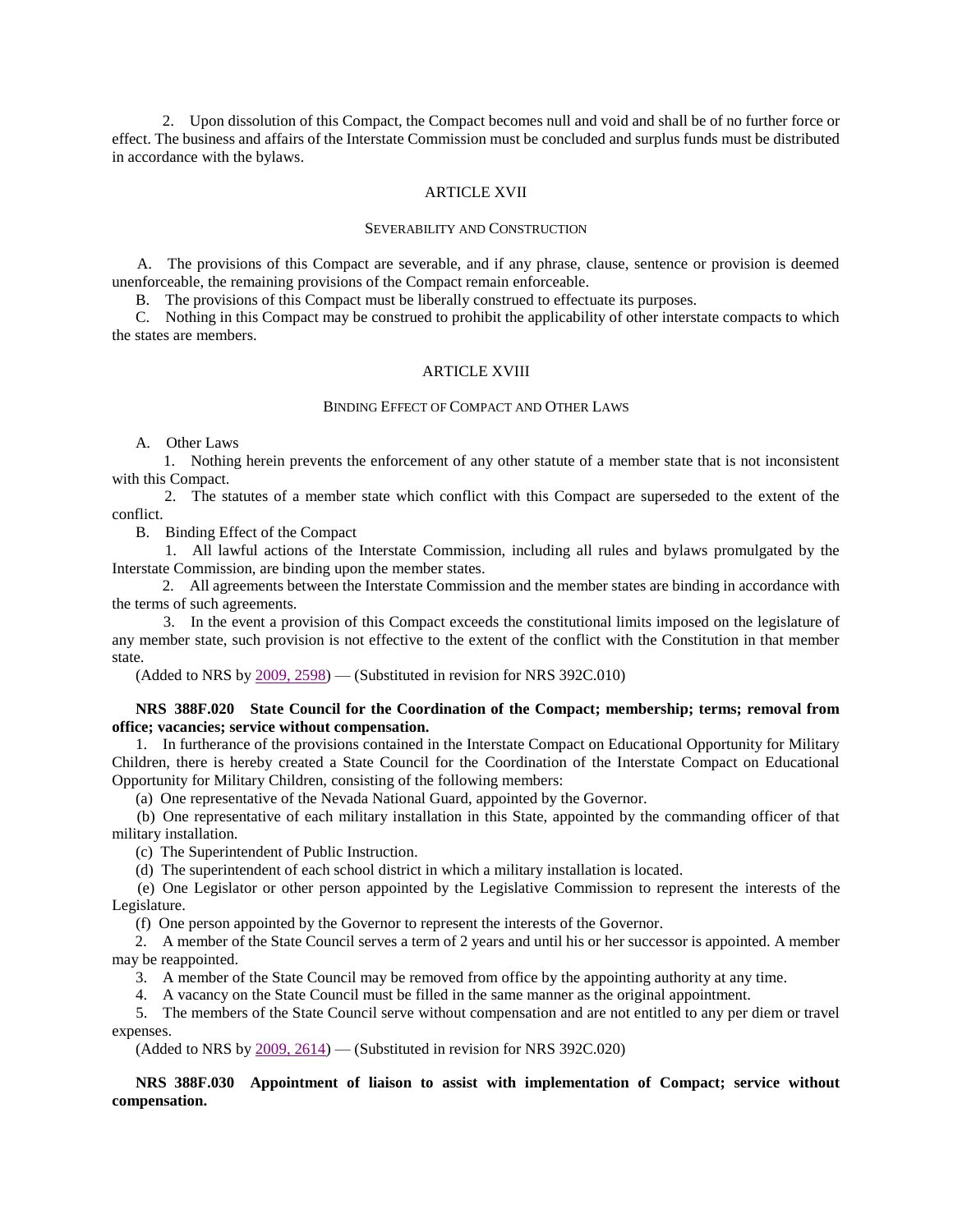1. The State Council for the Coordination of the Interstate Compact on Educational Opportunity for Military Children created pursuant to [NRS 388F.020](http://www.leg.state.nv.us/Division/Legal/LawLibrary/NRS/NRS-388F.html#NRS388FSec020) shall appoint a liaison to assist military families and the State in facilitating the implementation of the Interstate Compact on Educational Opportunity for Military Children. The liaison shall carry out the duties set forth in the Interstate Compact as may be required by the State Council.

 2. The liaison appointed pursuant to this section may be a member of the State Council appointed pursuant to [NRS 388F.020](http://www.leg.state.nv.us/Division/Legal/LawLibrary/NRS/NRS-388F.html#NRS388FSec020) or any other person deemed appropriate by the State Council.

 3. If the liaison appointed pursuant to this section is not a member of the State Council appointed pursuant to [NRS 388F.020,](http://www.leg.state.nv.us/Division/Legal/LawLibrary/NRS/NRS-388F.html#NRS388FSec020) the liaison shall serve as an ex officio nonvoting member of the State Council.

 4. The liaison appointed pursuant to this section serves without compensation and is not entitled to any per diem or travel expenses.

(Added to NRS by  $2009, 2614$ ) — (Substituted in revision for NRS 392C.030)

# **NRS 388F.040 Appointment of Commissioner to administer participation of State in Compact; service without compensation.**

 1. The Governor shall appoint a Commissioner to administer and manage the participation of the State in the Interstate Compact on Educational Opportunity for Military Children.

2. The Commissioner shall serve at the pleasure of the Governor. The Commissioner shall:

 (a) Carry out the duties set forth in the Interstate Compact as may be required by the State Council for the Coordination of the Interstate Compact on Educational Opportunity for Military Children; and

 (b) Cooperate with all departments, agencies and officers of and in the government of this State and its subdivisions in facilitating the proper administration of the Compact, any supplementary agreement thereto or agreements entered into by this State under the Interstate Compact.

 3. The Commissioner appointed pursuant to this section may be a member of the State Council or any other person deemed appropriate by the Governor.

 4. If the Commissioner appointed pursuant to this section is not a member of the State Council appointed pursuant to [NRS 388F.020,](http://www.leg.state.nv.us/Division/Legal/LawLibrary/NRS/NRS-388F.html#NRS388FSec020) the Commissioner shall serve as an ex officio nonvoting member of the State Council.

 5. If the Commissioner appointed pursuant to this section is not able to attend a meeting of the Interstate Commission, the Governor may appoint another person to attend the meeting on behalf of the State.

 6. The Commissioner appointed pursuant to this section serves without compensation and is not entitled to any per diem or travel expenses.

(Added to NRS by  $2009, 2615$ ) — (Substituted in revision for NRS 392C.040)

### **NRS 388F.050 Interstate Compact on Educational Opportunity for Military Children Account; creation; administration; uses.**

 1. Money to carry out the provisions of this chapter must be accounted for separately in the Interstate Compact on Educational Opportunity for Military Children Account which is hereby created.

 2. The money in the Account may be used by the State Council for the Coordination of the Interstate Compact on Educational Opportunity for Military Children created pursuant to [NRS 388F.020](http://www.leg.state.nv.us/Division/Legal/LawLibrary/NRS/NRS-388F.html#NRS388FSec020) to:

(a) Pay any assessments, obligations or fees to the Interstate Commission.

- (b) To meet necessary administrative expenses of the State Council.
- 3. The Superintendent of Public Instruction shall administer the Account.
- 4. The Superintendent of Public Instruction may accept any gifts, grants or donations for deposit in the Account.

 5. Nothing in this chapter requires the Department or the board of trustees of a school district to allocate money in addition to money available in the Account for the payment of expenses incurred pursuant to this chapter.

(Added to NRS by  $2009, 2615$ ) — (Substituted in revision for NRS 392C.050)

### **NRS 388F.060 Responsibilities of state officers, bureaus, departments and other persons; cooperation with State Council.**

 1. All officers of the State are hereby authorized and directed to do all things falling within their respective provinces and jurisdiction necessary or incidental to the carrying out of the Interstate Compact on Educational Opportunity for Military Children and to accomplish the purposes thereof.

 2. All officers, bureaus, departments and persons of and in the State Government or administration of this State are hereby authorized and directed at convenient times and upon request of the State Council for the Coordination of the Interstate Compact on Educational Opportunity for Military Children to furnish the State Council with information and data possessed by them and to aid the State Council by any means lying within their legal rights.

(Added to NRS by [2009, 2615\)](http://www.leg.state.nv.us/Division/Legal/LawLibrary/Statutes/75th2009/Stats200926.html#Stats200926page2615) — (Substituted in revision for NRS 392C.060)